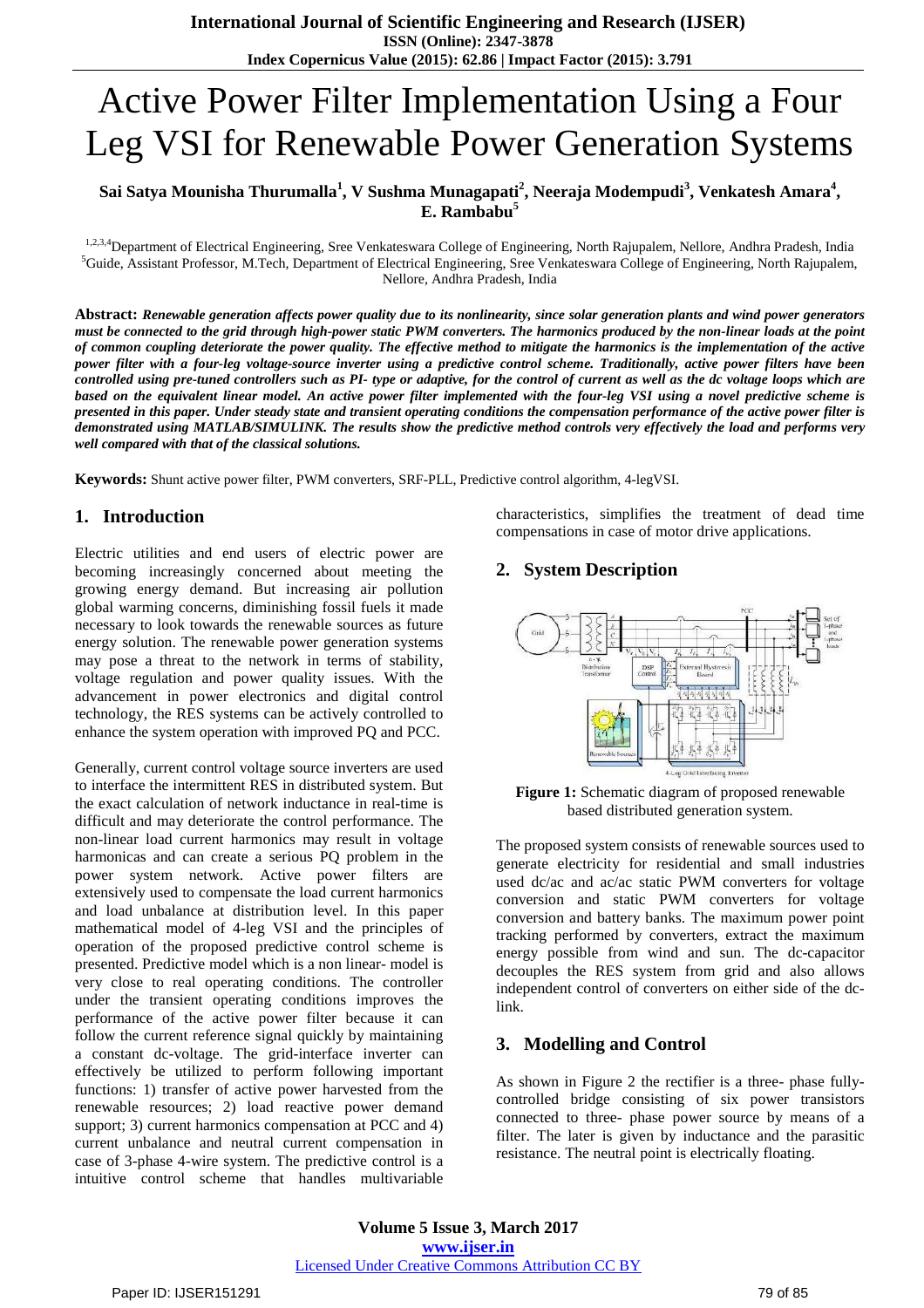

**Figure 2:** AFE rectifier with floating neutral point

The converter topology is similar to the conventional three-phase converter with fourth leg connected to the neutral bus of the system. The fourth leg increases the switching states from 8 to 16, improving control flexibility and output voltage quality. The voltage in any leg x of the converter, measured from the neutral point (n), can be expressed in terms of switching states, as follows:

$$
v_{un} = s_u - s_n v_{dc} \tag{1}
$$

The mathematical model of the filter derived from the equivalent circuit as shown in figure 2

$$
v_0 = v_{un} - R_{eq} i_0 - L_{eq} \frac{di_0}{dt}
$$
 (2)

Where Req and Leq are the 4L-VSI output parameters expressed as Thevenin impedances at the converter output terminals (Zeq)*.* Therefore, the Thevenin equivalent impedance is determined by a series connection of the ripple filter impedance and a parallel arrangement between the system equivalent impedance *ZS* and the load impedance *ZL.*

$$
Z_{\text{eq}} = \frac{Z_s Z_L}{Z_s + Z_L} + Z_f \approx Z_s + Z_f. \tag{3}
$$

For this model, it is assumed that  $Z_s \gg ZL$ , that the resistive part of the system's equivalent impedance is neglected, and the series reactance in the range of 3-7% p.u., which is an acceptable approximation of the real system. Finally in Eq(2) Req = Rf and Leq = Lf + LS.

## **4. Digital Predictive Current Control**

This control scheme is basically an optimization algorithm which is to be developed using discrete mathematics in order to consider additional restrictions such as time delays and approximations. The proposed predictive control strategy is based on the fact that only a finite number of possible states of switches can be generated by static power converter and the models of the system can be used to predict the behavior of the variables for each state of switching. The selected appropriate state of switching can be applied to next interval state. The main characteristic of the predictive control is the use of the system model to predict the future behavior of the variables to be controlled. This information is given to the controller to select the optimum switching state that will be applied to the power converter according to obtained optimization criteria. This algorithm is easy to implement and understand, and it can be implemented with three main blocks, as shown in Figure 3.



**Figure 3:** Predictive current control block diagram current reference generator

- 1)Current Reference Generator: This unit is designed to generate the required current reference that is used to compensate the undesirable load current components. The system voltages, the load currents, and the dcvoltage converter are measured, while the neutral output current and the load current are generated directly from these signals.
- 2)Prediction Model: The converter model is used predict the output converter current. Here the controller operates in discrete time; both the controller and the system model must be represented in a discrete time domain. The discrete time model consists of a recursive matrix equation that represents a predictive system. This means that for a given sampling time Ts, knowing the converter switching states and control variables at instant kTs, it is possible to predict the next states at any instant  $[k + 1]$ Ts. The algorithm calculates all 16 values associated with the possible combinations that the state variables can achieve. This predictive model is used to predict the output converter current.

$$
\frac{dx}{dt} \approx \frac{x[k+1] - x[k]}{T_s}.\tag{4}
$$

The 16 possible output current predicted values can be obtained from (2) and (4).

$$
\mathbf{i}_{\mathbf{o}}[k+1] = \frac{T_s}{L_{\text{eq}}} (v_{xn}[k] - \mathbf{v}_{\mathbf{o}}[k]) + \left(1 - \frac{R_{\text{eq}} T_s}{L_{\text{eq}}}\right) \mathbf{i}_{\mathbf{o}}[k].
$$
\n(5)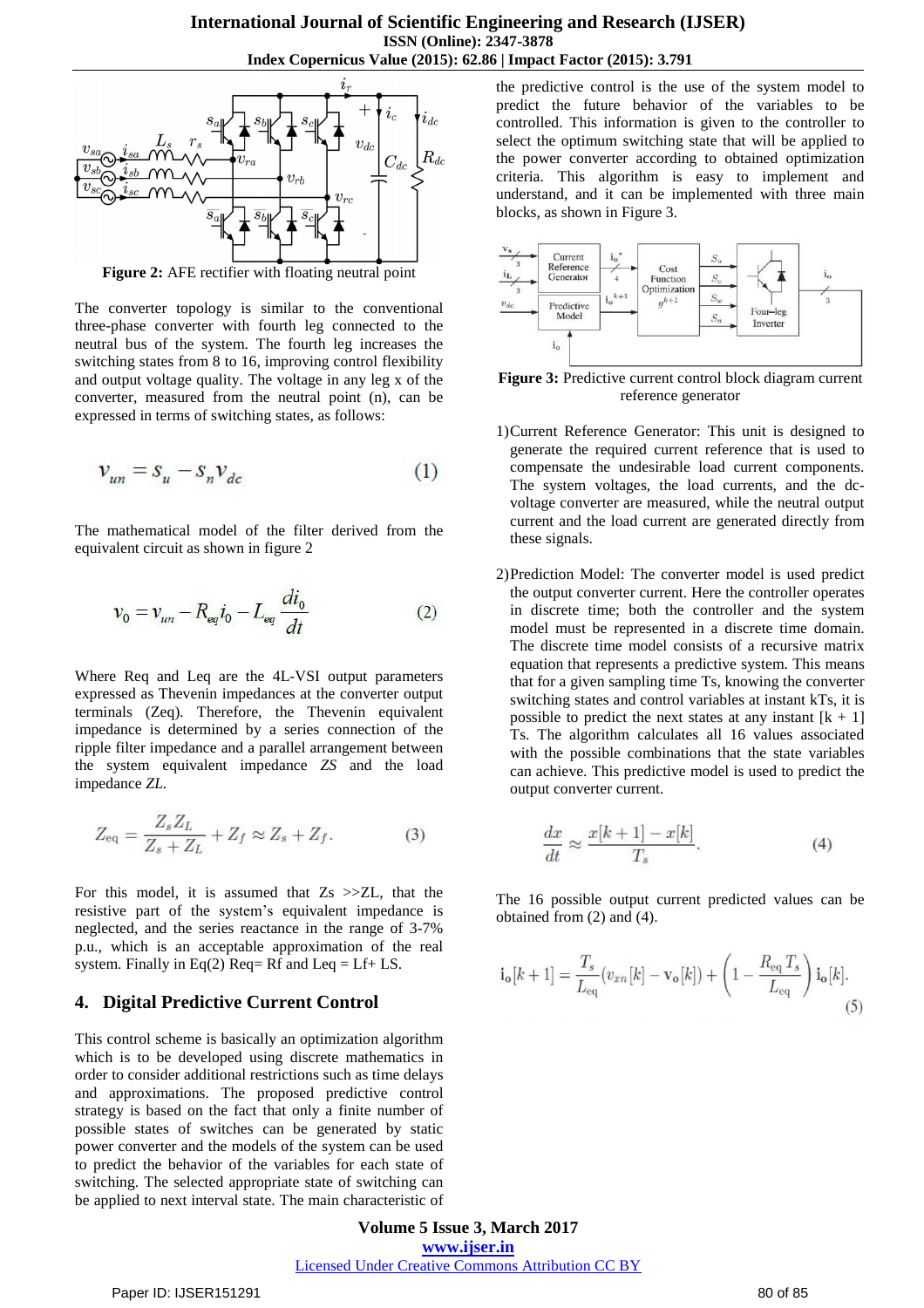

As shown in (5), in order to predict the output current io at a instant  $(k + 1)$ , the input voltage value **vo** and the converter output voltage *vxN,* are required.

3) Cost Function Optimization: The cost function optimization is a quality function evaluates the error between reference and predicted currents in the next sampling interval. The voltage which value minimizes the current error in selected and applied to the load.

$$
g[k+1] = (i_{ou}^*[k+1] - i_{ou}[k+1])^2
$$

$$
+ (i_{ov}^*[k+1] - i_{ov}[k+1])^2
$$

$$
+ (i_{ow}^*[k+1] - i_{ow}[k+1])^2
$$

$$
+ (ion* [k+1] - ion [k+1])2.
$$
 (6)

The 16 predicted values obtained for  $i\sigma[k + 1]$  are compared with the reference currents using a cost function. The output current predictive block io[ $k + 1$ ] is equal to the reference  $i0*[k+1]$  when g=0. Therefore, the optimization goal of the cost function is to achieve a g value close to zero. During each sampling state, the switching state that generates the minimal value of g is selected the 16 possible function values.

#### **4.1. Synchronous Reference Frame (SRF)**

#### **For Current Reference Generator**

In the SRF, the load current signals are transformed into conventional rotating frame d-q. If θ is the transformation angle, the transformation is defined by

$$
\begin{bmatrix} x_d \\ x_q \\ x_9 \end{bmatrix} = \sqrt{\frac{2}{3}} \begin{bmatrix} \cos(\theta) & \cos\left(\theta - \frac{2\pi}{3}\right) & \cos\left(\theta - \frac{4\pi}{3}\right) \\ -\sin\left(\theta - \frac{4\pi}{3}\right) & -\sin\left(\theta - \frac{4\pi}{3}\right) \\ \frac{1}{\sqrt{2}} & \frac{1}{\sqrt{2}} & \frac{1}{\sqrt{2}} \end{bmatrix} \begin{bmatrix} x_a \\ x_b \\ x_c \end{bmatrix}
$$
(7)

Where X denotes voltages or currents.

In the SRF  $\theta$  is a time varying angle that represents the angular position of the reference frame which is rotating at a constant speed in synchronism with the three phase ac voltages. The synchronizing method used to implement SRF is the Phase Locked Loop (PLL). In this case the speed of the reference frame is practically constant, that is, the method behaves as a reference frame's moment of inertia is finite.



**Figure 4:** Basic Synchronous Reference Frame Configuration

## **5. dq-Base Current Reference Generator**

#### **Modelling:**

A *dq-*based current reference generator scheme is used to obtain the active power filter current reference signals. This scheme presents the fast and accurate signal tracking capability. This scheme avoids the voltage fluctuations that deteriorate the current reference signal performance of compensation.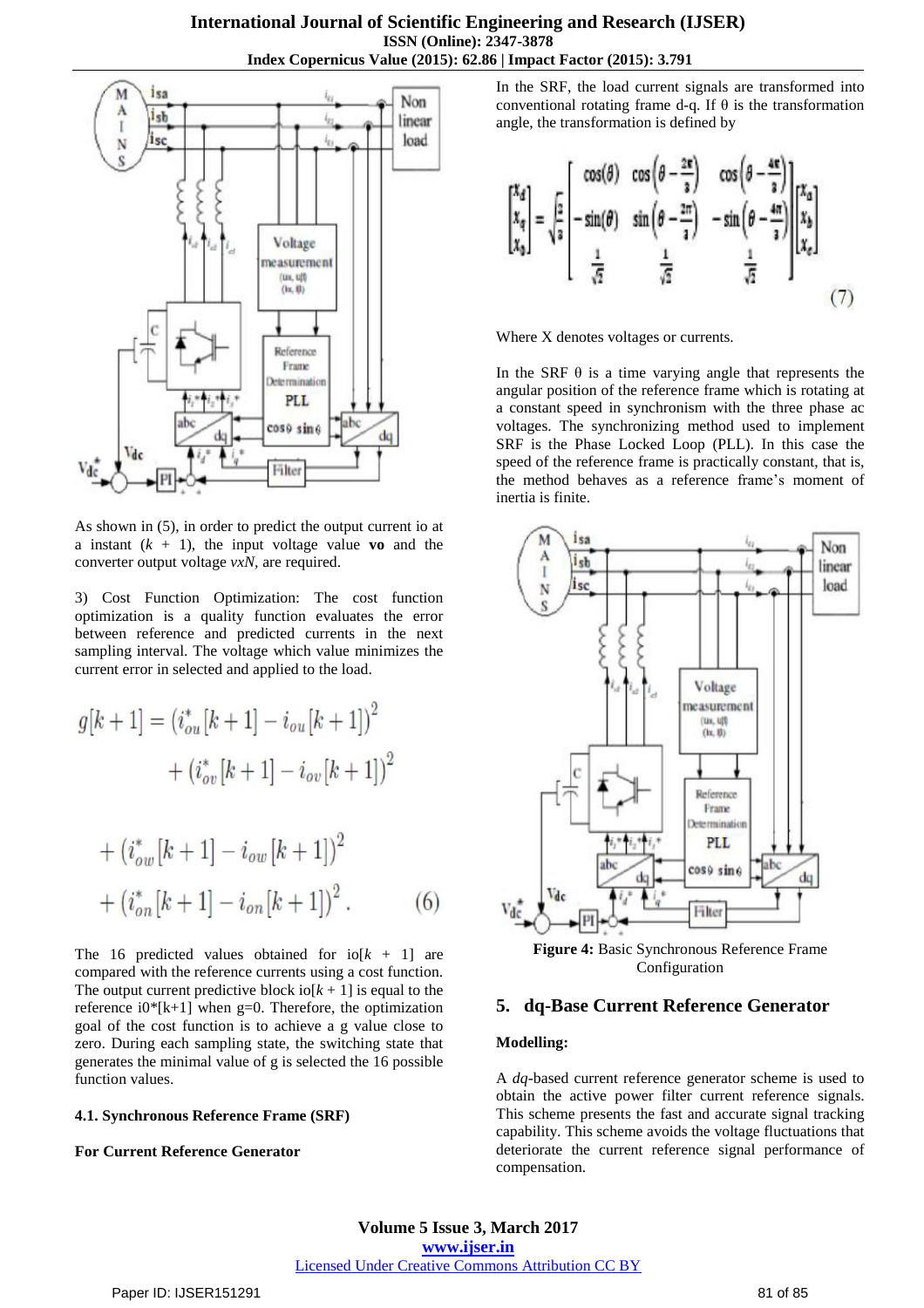This *dq-*based scheme operates in a rotating reference frame, hence the measured currents must be multiplied by the sin (*wt*) and cos (*wt*) signals. By the use of *dq* transformation, the d current component is synchronized with the corresponding phase to neutral system voltage, the q current component is phase shifted by 90. Sin (wt) and cos (wt) synchronized reference signals are obtained from a synchronous reference frame (SRF) PLL.



Figure 5. dq based current reference generator block diagram Tracking errors are eliminated, since SRF-PLLs are designed to avoid phase voltage unbalancing, harmonics ( i.e less than 5% and 3% in fifth and seventh harmonics respectively) and off-set caused by the non linear load conditions and measurement errors.



Synchronously rotating frame **Figure 6:** Vector representation of abc to dq transformation

The transformation is done two steps:

- 1)The three-phase stationary transformation of coordinate system to the two-phase so-called αβ stationary coordinate system.
- 2)A transformation from the  $\alpha\beta$  stationary coordinate system to the  $\alpha\beta$  rotating coordinate system in Figure 6.
- 3)Figure6. Vector representation of abc to dq transformation to transform the abc to αβ using

#### **Clark transformation**

$$
\begin{bmatrix} i_d \\ i_q \end{bmatrix} = \sqrt{\frac{2}{3}} \begin{bmatrix} \sin \omega t & \cos \omega t \\ -\cos \omega t & \sin \omega t \end{bmatrix} \begin{bmatrix} 1 & -\frac{1}{2} & -\frac{1}{2} \\ 0 & \frac{\sqrt{3}}{2} & -\frac{\sqrt{3}}{2} \end{bmatrix} \begin{bmatrix} i_{Lu} \\ i_{Lv} \\ i_{Lw} \end{bmatrix}.
$$
\n(8)

A low-pass filter (LPF) extracts the dc component of the phase currents id to generate the harmonic reference components –id. The reactive reference components of the phase- currents are obtained by phase-shifting the corresponding ac and dc components of iq by 180. To keep the dc voltage constant the amplitude of the converter reference current must be modified by adding active power reference signal ie with the d-component. The resulting signals are transformed back to a three-phase system by applying the Inverse Park and Clark transformation as shown in fig (9). The cut of frequency of the LPF used in the paper is 20 Hz.

$$
\begin{bmatrix}\n i_{ou}^{*} \\
 i_{ov}^{*} \\
 i_{ow}^{*}\n\end{bmatrix} = \sqrt{\frac{2}{3}} \begin{bmatrix}\n\frac{1}{\sqrt{2}} & 1 & 0 \\
\frac{1}{\sqrt{2}} & -\frac{1}{2} & \frac{\sqrt{3}}{2} \\
\frac{1}{\sqrt{2}} & -\frac{1}{2} & -\frac{\sqrt{3}}{2}\n\end{bmatrix}
$$
\n
$$
\times \begin{bmatrix}\n1 & 0 & 0 \\
0 & \sin \omega t & -\cos \omega t \\
0 & \cos \omega t & \sin \omega t\n\end{bmatrix} \begin{bmatrix}\ni_{0} \\
i_{d}^{*} \\
i_{e}^{*}\n\end{bmatrix}.
$$
\n(9)

Which is produced cannot be removed and therefore generates a third harmonic in the reference current when it is converted back to abc frame.

#### **5.1 DC Voltage Control**

The dc voltage remains constant, until the active power absorbed by the converter decreases to level where it is unable to compensate for its losses. The slow dynamic response of the voltage across the electrolytic capacitor does not affect the current transient response. Therefore PI controller represents a simple and effective alternative for dc-voltage control.

The error (e) is processed by a PI controller, with two gains, kp and ki, both gains are calculated according to the dynamic response requirement.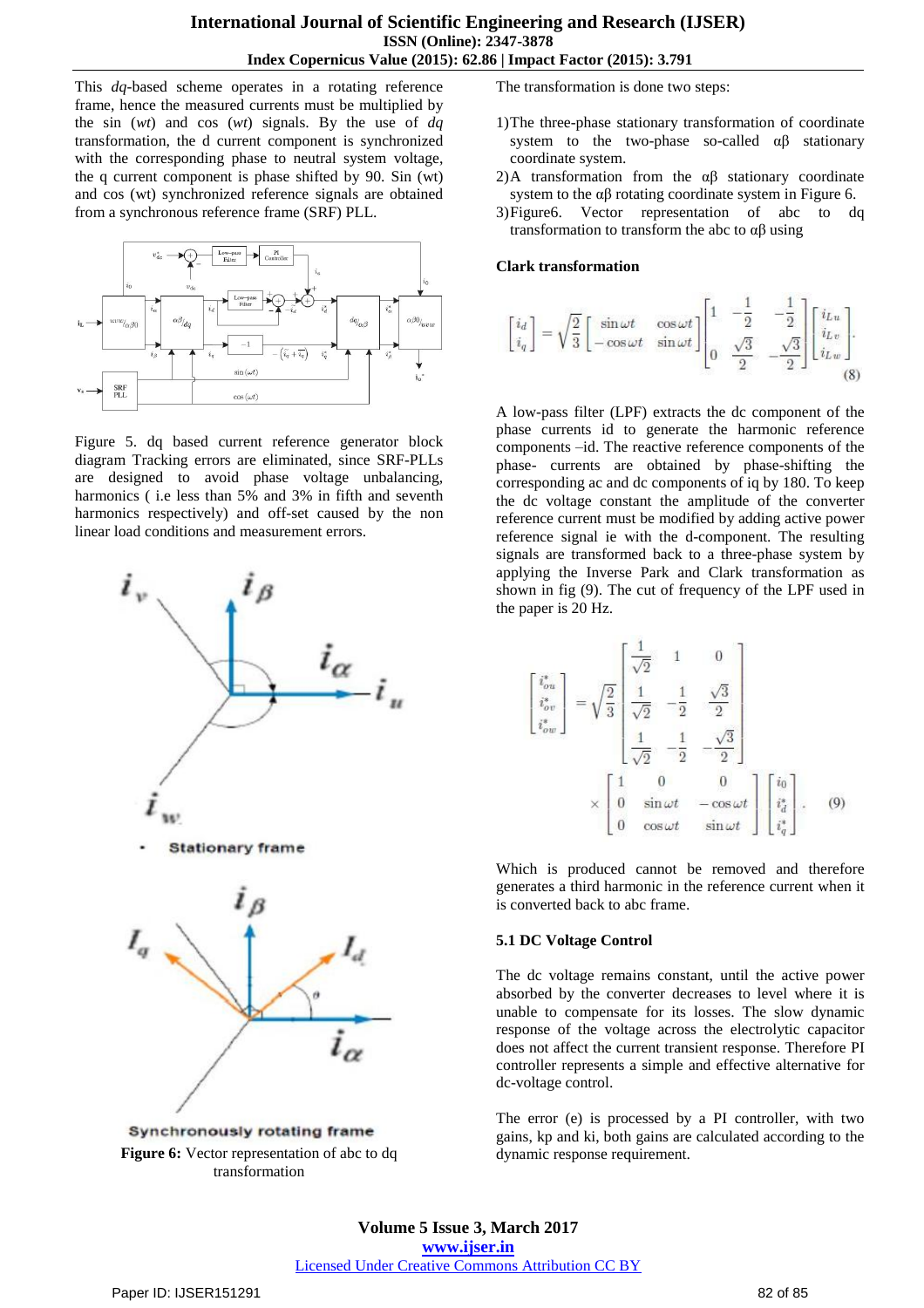

**Figure 7:** Dc voltage control block diagram

The active power absorbed by the converter is controlled by adjusting active power reference signal. Fig 7 shows the output of the PI controller is fed to the dc-voltage transfer function G(S) which is represented by a first order Equation (10)

$$
G(s) = \frac{v_{\rm dc}}{i_e} = \frac{3}{2} \frac{K_p v_s \sqrt{2}}{C_{\rm dc} v_{\rm dc}^*}.
$$
 (10)

## **6. Flow Chart for Predictive Control**

The figure 8 shows the flow chart of the predictive control method. The input values taken as the i0, S[tk] predefined values of the compensating current and switching state. Based on these values the predictive control block calculates the  $i0[k+1]$  value, repeats the process until 16 predictive values. Reference current values calculate from dq- base reference current method and compare those values predictive values which have maximum error value select the particular switching state then apply to VSI. One of the major advantages of this method is that it allows the implementation of a linear controller in the dc-voltage control loop. The disadvantage of this method is that it generates the second order harmonic component under unbalanced operating conditions. The second harmonic of a discrete model that can be easily implemented in realtime interface (RTI). Simulations were performed considering a 20 [*μs*] of sample time.



**Figure 8:** Flow chart for Predictive controller

#### **7. Simulation Results**

Table 1: Specification of parameters

| S. No          | Variable    | Description                             | Value        |
|----------------|-------------|-----------------------------------------|--------------|
| 1              | $V_{S}$     | Source voltage                          | 55V          |
| $\overline{2}$ | F           | System frequency                        | 50Hz         |
| 3              | $V_{dc}$    | DC voltage                              | 162V         |
| $\overline{4}$ | $C_{dc}$    | DC capacitor                            | $2200 \mu F$ |
| 5              | $L_f$       | <b>Filter Inductor</b>                  | 50mH         |
| 6              | $R_f$       | Internal<br>resistance with in<br>$L_f$ | $0.6\Omega$  |
| 7              | $T_{\rm s}$ | Sampling time                           | $20\mu s$    |

A simulation model for the three-phase four-leg PWM converter designed using table1 parameters; it has been developed in MATLAB/SIMULINK. The objective is to verify the current harmonic compensation effectiveness of the proposed control scheme under different operating conditions. The proposed predictive control algorithm was programmed using a S-function block that allows simulation.



**Figure 9:** Simulink block diagram

**Case 1: Single Phase results of proposed Shunt active power filter**



**Figure 10 (a):** phase to neutral source voltage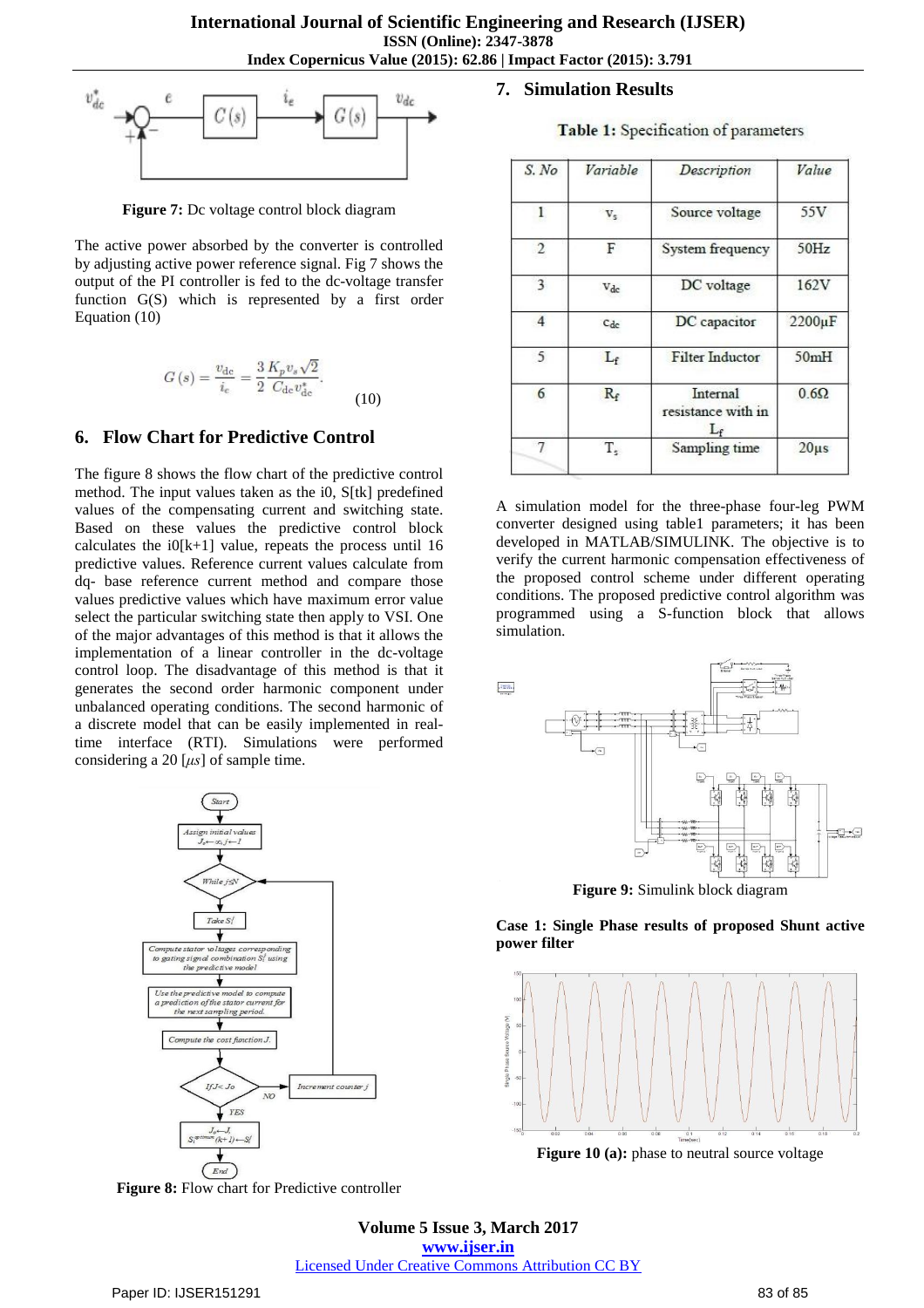

**Figure 10 (b):** Single phase load current





**Figure 11 (b):** Three Phase Source Currents



Figure 11(c): Load neutral current

At t=0.14sec the single phase unbalance load is applied which is equivalent to 11% current unbalance at that time load side neutral currents presented as shown in figure 11 (c).

## **7.1 Experimental Results**

The compensation effectiveness of the active power filter is corroborated in a 2kVA experimental setup. In order to verify the effectiveness of the current harmonic compensation a six-pulse rectifier is selected as a nonlinear load. An unbalanced load is used to validate the performance of the neutral current compensation. Experimental results as shown in fig 12(a) indicate that the

In figure 11 (a) shows the constant u- phases source voltage. Figure 11(b) shows the u-phase non-linear load currents.

## **Case 2: Three phase results of proposed shunt active power filter.**

Three phase constant load currents u, v and w shown in Figure 11(a) the source currents remain constants shown in Figure 11(b).again at  $t=0.14$  sec in u-phase single phase unbalanced load is applied the source voltage maintain pure sinusoidal wave.

total harmonic distortion of the line current is reduced from 27.09% to 4.54%. This is the consequence of the good tracking characteristic of the current references as shown in fig 12 (b).



# **8. Conclusion**

Improved dynamic current harmonics and a reactive power compensation scheme for power distribution systems with generation from renewable sources has been proposed to improve the current quality of the distribution system. The proposed SAPF control scheme advantages are related to its simplicity, implementation and modeling. The use of a predictive control algorithm for the converter current loop proved to be an effective solution for improving current quality of the distribution system. The system tracking capability and transient response is improved. The predictive current controller is a stable and robust solution. The proposed algorithm mitigates the system harmonic currents and reactive power compensation simulated results have been shows the compensation effectiveness of the proposed active power filter.